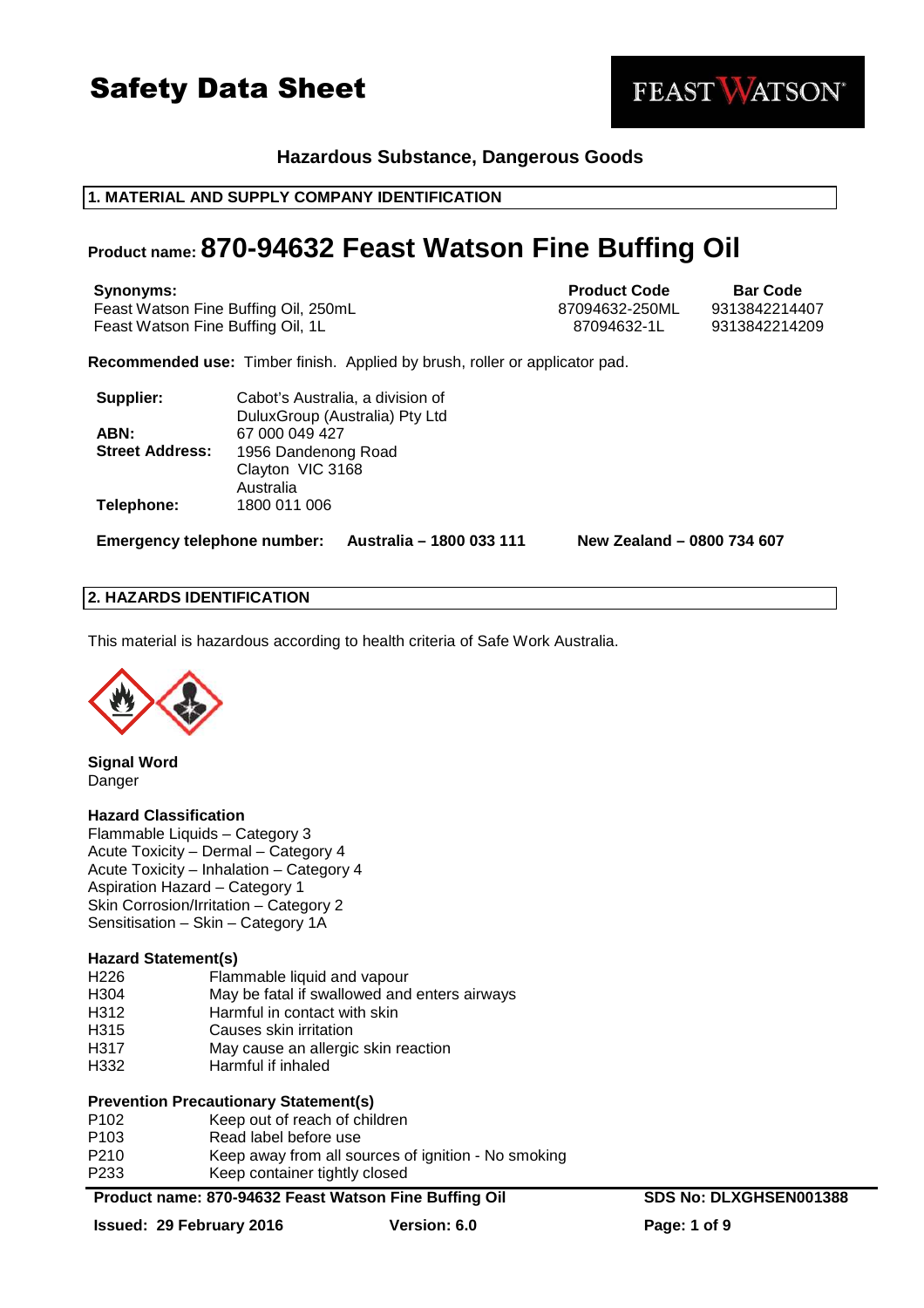

- P240 Ground/bond container and receiving equipment<br>
P241 Use explosion-proof electrical, ventilating, lighting
- Use explosion-proof electrical, ventilating, lighting and all other equipment
- P242 Use only non-sparking tools
- P243 Take precautionary measures against static discharge
- P261 Avoid breathing mist, vapours or spray
- P264 Wash hands, face and all exposed skin thoroughly after handling
- P271 Use only outdoors or in a well-ventilated area
- P272 Contaminated work clothing should not be allowed out of the workplace<br>P280 Wear protective clothing, gloves, eve/face protection and suitable respired
- Wear protective clothing, gloves, eye/face protection and suitable respirator as required

### **Response Precautionary Statement(s)**

| P <sub>101</sub>  | If medical advice is needed, have product container or label at hand                                         |
|-------------------|--------------------------------------------------------------------------------------------------------------|
| P301+310          | IF SWALLOWED: Immediately call a POISON CENTRE or doctor/physician                                           |
| P331              | Do NOT induce vomiting                                                                                       |
| P304+340          | IF INHALED: Remove victim to fresh air and keep at rest in a position comfortable for<br>breathing           |
| P312              | Call a POISON CENTRE or doctor/physician if you feel unwell                                                  |
| P302+352          | IF ON SKIN: Wash with soap and water                                                                         |
| P303+361+353      | IF ON SKIN (or hair): Remove/Take off immediately all contaminated clothing. Rinse skin<br>with water/shower |
| P363              | Wash contaminated clothing before reuse                                                                      |
| P333+313          | If skin irritation or a rash occurs: Get medical advice/attention                                            |
| <u>nozo . ozo</u> |                                                                                                              |

P370+378 In case of fire: Use alcohol resistant foam for extinction

### **Storage Precautionary Statement(s)**

P405 Store locked up

P403+235 Store in a well ventilated place. Keep cool

### **Disposal Precautionary Statement(s)**

P501 Dispose of contents/container in accordance with local, regional, national and international regulations

### **Poisons Schedule (Aust):** S5

### **DANGEROUS GOODS CLASSIFICATION**

Classified as Dangerous Goods by the criteria of the "Australian Code for the Transport of Dangerous Goods by Road & Rail" and the "New Zealand NZS5433: Transport of Dangerous Goods on Land".

**Class:** 3 Flammable Liquid

### **3. COMPOSITION INFORMATION**

| <b>CHEMICAL ENTITY</b>                     | CAS NO.        | <b>PROPORTION</b> |
|--------------------------------------------|----------------|-------------------|
| Kerosene                                   | 8008-20-6      | $30 - 60%$        |
| White spirit                               | 8052-41-3      | $30 - 60\%$       |
| Xylene, mixture of isomers                 | 1330-20-7      | $10 - 30%$        |
| Ethyl benzene                              | $100 - 41 - 4$ | $1 - 10%$         |
| Turpentine (Wood)                          | 8006-64-2      | $0.05 - 3$        |
| Ingredients determined to be non-hazardous |                | <b>Balance</b>    |
|                                            |                | 100%              |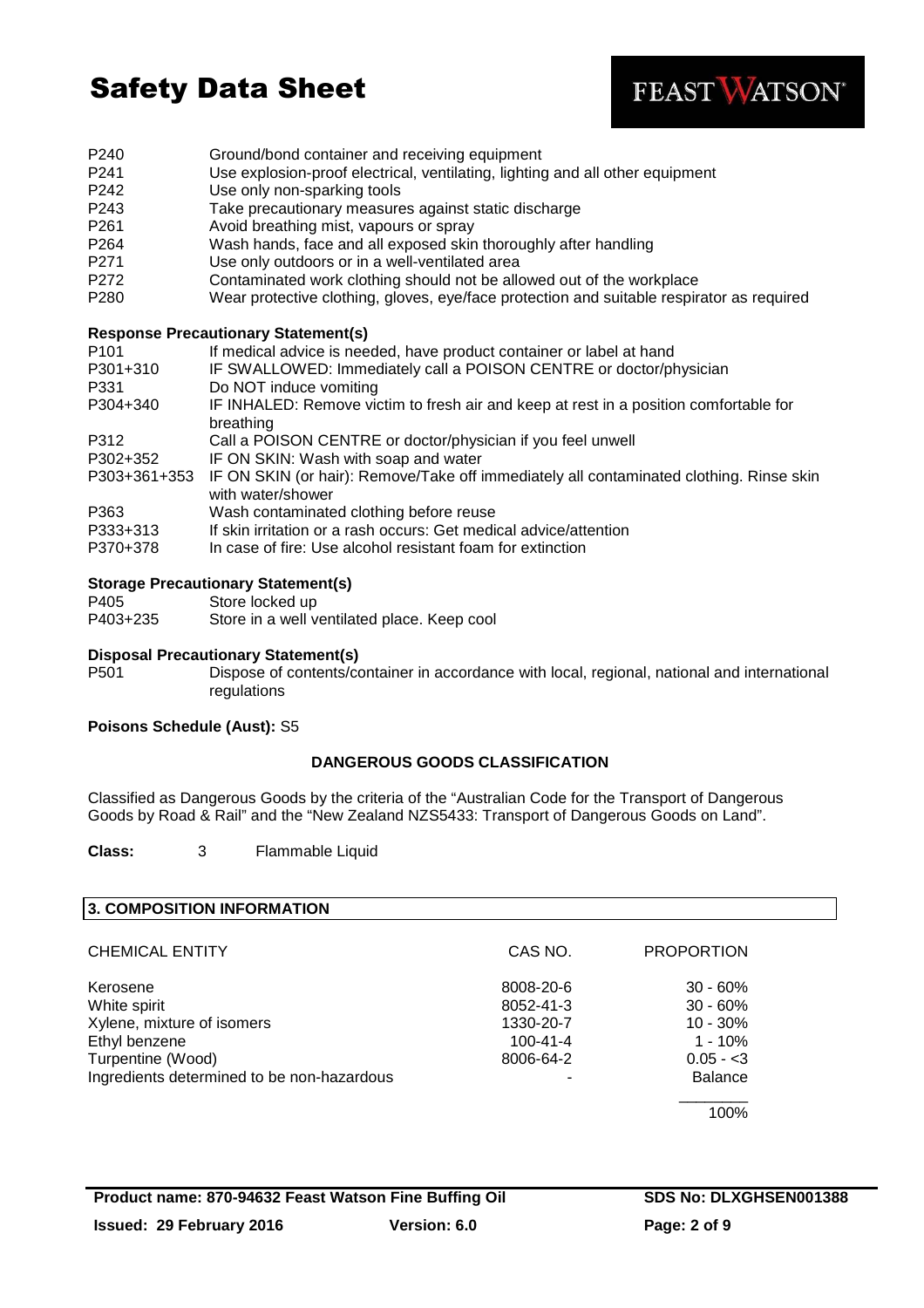

### **4. FIRST AID MEASURES**

If poisoning occurs, contact a doctor or Poisons Information Centre (Phone Australia 131 126, New Zealand 0800 764 766).

**Inhalation:** Remove victim from exposure - avoid becoming a casualty. Remove contaminated clothing and loosen remaining clothing. Allow patient to assume most comfortable position and keep warm. Keep at rest until fully recovered. If breathing laboured and patient cyanotic (blue), ensure airways are clear and have a qualified person give oxygen through a facemask. If breathing has stopped apply artificial respiration at once. In the event of cardiac arrest, apply external cardiac massage. Seek immediate medical advice.

**Skin contact:** For gross contamination, immediately drench with water and remove clothing. Continue to flush skin and hair with plenty of water (and soap if material is insoluble). For skin burns, cover with a clean, dry dressing until medical help is available. If blistering occurs, do NOT break blisters. If swelling, redness, blistering, or irritation occurs seek medical assistance. A component of the material, can be absorbed through the skin with resultant toxic effects. Seek medical advice.

**Eye contact:** If in eyes wash out immediately with water. Seek medical attention.

**Ingestion:** Immediately rinse mouth with water. If swallowed, do NOT induce vomiting. Give a glass of water to drink. Never give anything by the mouth to an unconscious patient. If vomiting occurs give further water. Get to a doctor or hospital quickly.

**PPE for First Aiders:** Wear overalls, safety glasses and impervious gloves. Use with adequate ventilation. If inhalation risk exists wear organic vapour/particulate respirator meeting the requirements of AS/NZS 1715 and AS/NZS 1716. Available information suggests that gloves made from nitrile rubber should be suitable for intermittent contact. However, due to variations in glove construction and local conditions, the user should make a final assessment. Always wash hands before smoking, eating, drinking or using the toilet. Wash contaminated clothing and other protective equipment before storing or re-using.

**Notes to physician:** Treat symptomatically.

### **5. FIRE-FIGHTING MEASURES**

### **Hazchem Code:** •3Y

**Suitable extinguishing media:** Alcohol resistant foam is the preferred fire-fighting medium. If material is involved in a fire use alcohol resistant foam, standard foam or dry agent (carbon dioxide, dry chemical powder).

**Specific hazards:** Flammable liquid. May form flammable vapour mixtures with air. Flameproof equipment necessary in area where this chemical is being used. Nearby equipment must be earthed. Electrical requirements for work area should be assessed according to AS3000. Vapour may travel a considerable distance to source of ignition and flash back. Avoid all ignition sources. All potential sources of ignition (open flames, pilot lights, furnaces, spark producing switches and electrical equipment etc) must be eliminated both in and near the work area. Do NOT smoke.

**Fire fighting further advice:** Heating can cause expansion or decomposition leading to violent rupture of containers. If safe to do so, remove containers from path of fire. Keep containers cool with water spray. On burning may emit toxic fumes, including oxides of carbon and nitrogen. Fire fighters to wear self-contained breathing apparatus and suitable protective clothing if risk of exposure to vapour or products of combustion.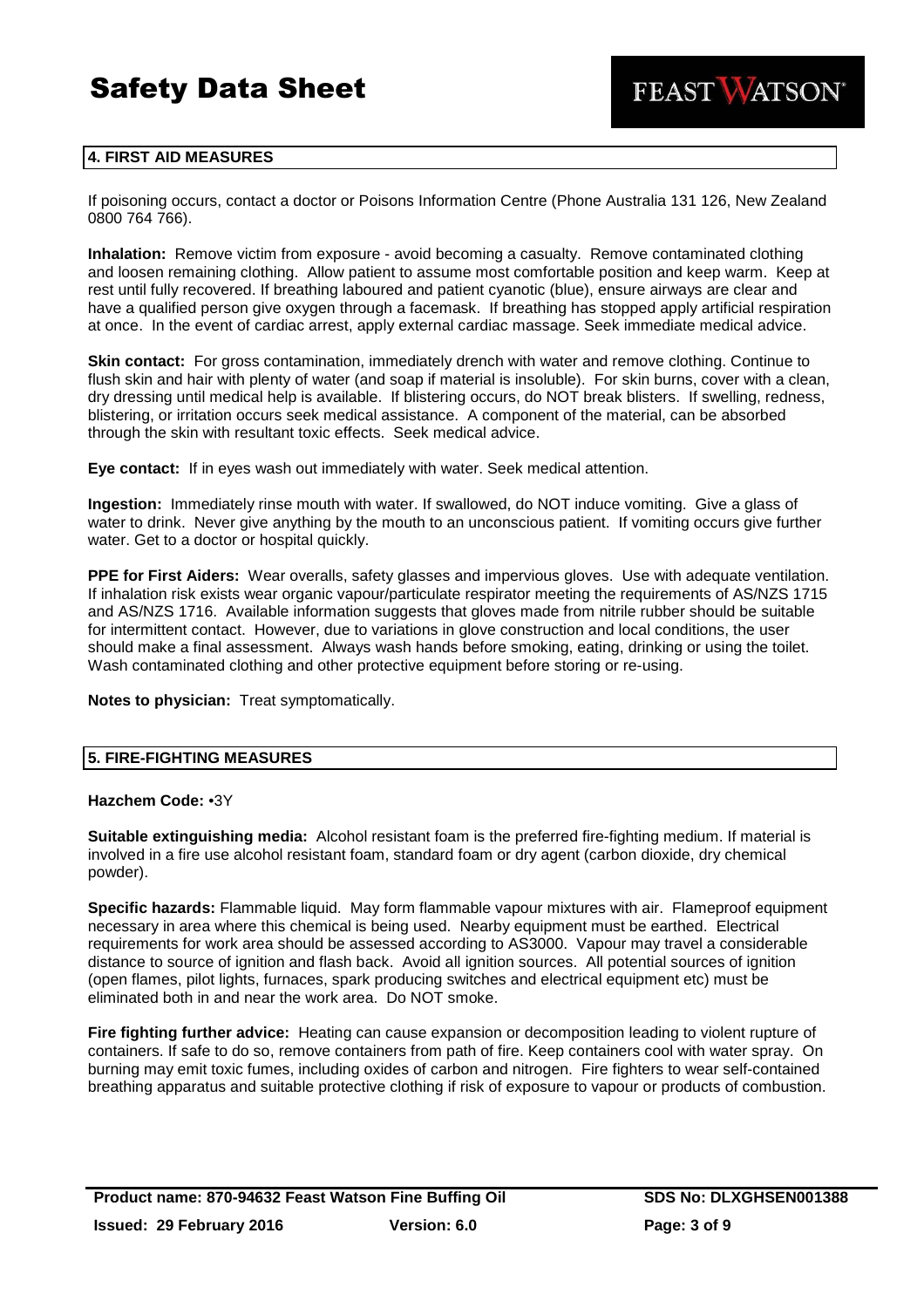**FEAST WATSON** 

### **6. ACCIDENTAL RELEASE MEASURES**

#### **SMALL SPILLS**

Wear protective equipment to prevent skin and eye contamination. Wipe up with absorbent (clean rag or paper towels). Allow absorbent to dry before disposing with normal household garbage.

### **LARGE SPILLS**

Shut off all possible sources of ignition. Clear area of all unprotected personnel. Prevent further leakage or spillage if safe to do so. Slippery when spilt. Avoid accidents, clean up immediately. Wear protective equipment to prevent skin and eye contamination and the inhalation of vapours. Work up wind or increase ventilation. Contain - prevent run off into drains and waterways. Use absorbent (soil, sand or other inert material). Collect and seal in properly labelled containers or drums for disposal. Use a spark-free shovel. If contamination of sewers or waterways has occurred advise local emergency services.

### **Dangerous Goods – Initial Emergency Response Guide No:** 14

### **7. HANDLING AND STORAGE**

**Handling:** Avoid skin and eye contact and inhalation of vapour, mist or aerosols.

**Storage:** Store in a cool, dry, well-ventilated place and out of direct sunlight. Store away from incompatible materials described in Section 10. Store away from sources of heat or ignition. Keep containers closed when not in use - check regularly for leaks.

This material is classified as a Dangerous Good Class 3 Flammable Liquid as per the criteria of the Australian Dangerous Goods Code and must be stored in accordance with the relevant regulations.

This material is a Scheduled Poison S5 and must be stored, maintained and used in accordance with the relevant regulations.

### **8. EXPOSURE CONTROLS AND PERSONAL PROTECTION**

**National occupational exposure limits:** No value assigned for this specific material by Safe Work Australia or Department of Labour New Zealand.

However for:

|                   | TWA |       | STEL                     |       | <b>CARCINOGEN</b> | <b>NOTICES</b> |
|-------------------|-----|-------|--------------------------|-------|-------------------|----------------|
|                   | ppm | ma/m3 | ppm                      | ma/m3 | <b>CATEGORY</b>   |                |
| White spirit      | ۰   | 790   | $\overline{\phantom{a}}$ | ۰     | ۰                 |                |
| Xylene            | 80  | 350   | 150                      | 655   | -                 |                |
| Ethyl benzene     | 100 | 434   | 125                      | 543   | -                 |                |
| Turpentine (Wood) | 100 | 557   | $\overline{\phantom{a}}$ | ۰     | ۰                 | Sen            |

As published by the Safe Work Australia or Department of Labour New Zealand.

TWA - The time-weighted average airborne concentration over an eight-hour working day, for a five-day working week over an entire working life.

STEL (Short Term Exposure Limit) - the average airborne concentration over a 15 minute period which should not be exceeded at any time during a normal eight-hour workday.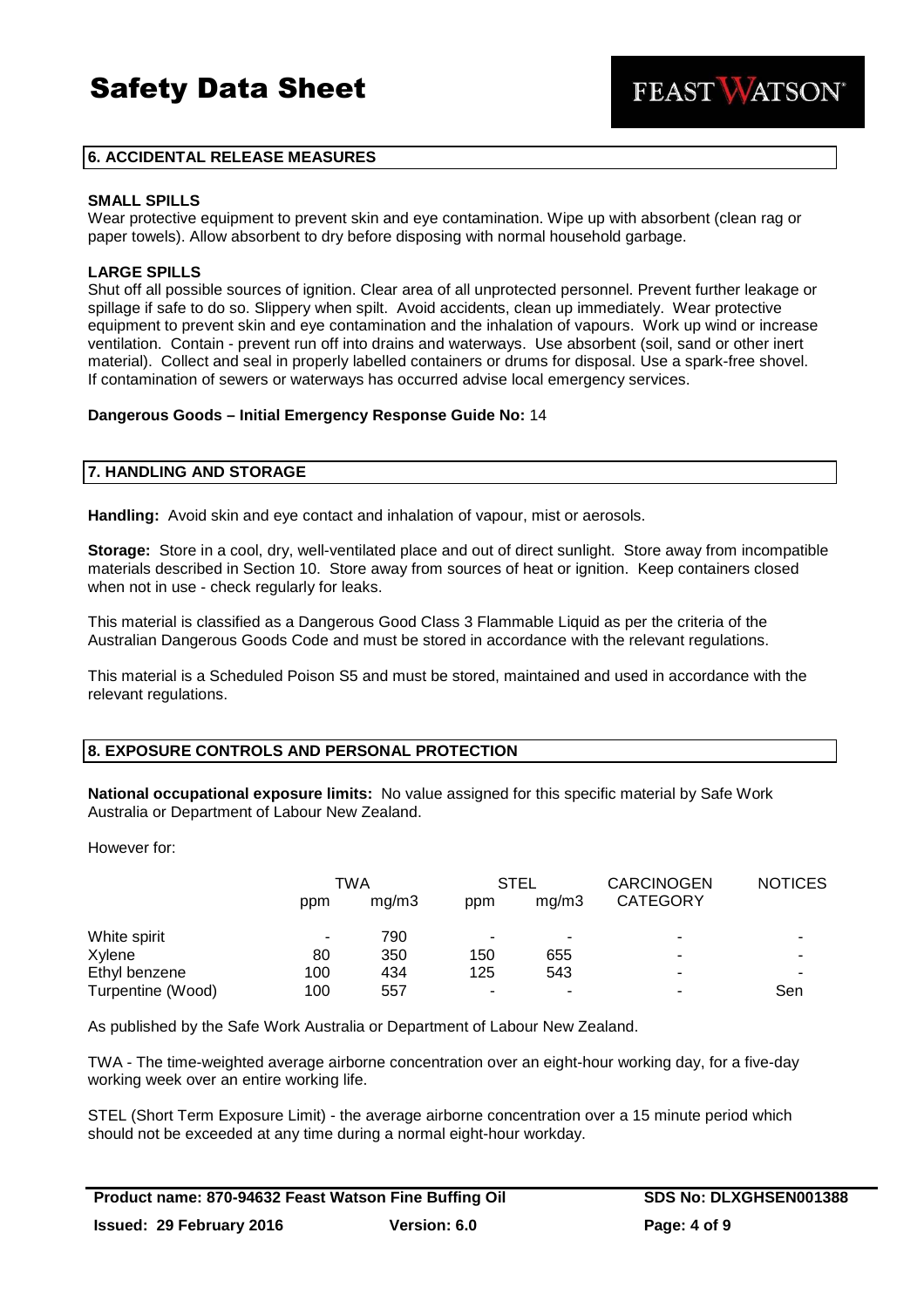

`Sen' notice - sensitiser. The substance can cause a specific immune response in some people. An affected individual may subsequently react to exposure to minute levels of that substance.

These Exposure Standards are guides to be used in the control of occupational health hazards. All atmospheric contamination should be kept too as low a level as is workable. These exposure standards should not be used as fine dividing lines between safe and dangerous concentrations of chemicals. They are not a measure of relative toxicity.

If the directions for use on the product label are followed, exposure of individuals using the product should not exceed the above standard. The standard was created for workers who are routinely, potentially exposed during product manufacture.

**Biological Limit Values:** As per the "National Model Regulations for the Control of Workplace Hazardous Substances (Safe Work Australia)" the ingredients in this material do not have a Biological Limit Allocated.

**Engineering measures:** Ensure ventilation is adequate to maintain air concentrations below Exposure Standards. Use with local exhaust ventilation or while wearing appropriate respirator. Vapour heavier than air - prevent concentration in hollows or sumps. DO NOT enter confined spaces where vapour may have collected. Keep containers closed when not in use.

**Personal protection equipment:** G: OVERALLS, SAFETY SHOES, SAFETY GLASSES, GLOVES, RESPIRATOR.

Wear overalls, safety glasses and impervious gloves. Use with adequate ventilation. If inhalation risk exists wear organic vapour/particulate respirator meeting the requirements of AS/NZS 1715 and AS/NZS 1716. Available information suggests that gloves made from nitrile rubber be suitable for intermittent contact. However, due to variations in glove construction and local conditions, the user should make a final assessment. Always wash hands before smoking, eating, drinking or using the toilet. Wash contaminated clothing and other protective equipment before storing or re-using.

**Hygiene measures:** Keep away from food, drink and animal feeding stuffs. When using do not eat, drink or smoke. Wash hands prior to eating, drinking or smoking. Avoid skin and eye contact and inhalation of vapour, mist or aerosols. Ensure that eyewash stations and safety showers are close to the workstation location.

### **9. PHYSICAL AND CHEMICAL PROPERTIES**

**Form / Colour / Odour:** Pale-yellow liquid with a solvent odour.

| Solubility:                             | Insoluble in water. Soluble in organic solvents. |
|-----------------------------------------|--------------------------------------------------|
| Specific Gravity (20 °C):               | 0.862                                            |
| <b>Relative Vapour Density (air=1):</b> | >1                                               |
| Vapour Pressure (20 °C):                | N Av                                             |
| Flash Point $(C)$ :                     | >23                                              |
| <b>Flammability Limits (%):</b>         | N Av                                             |
| Autoignition Temperature (C):           | N Av                                             |
| Melting Point/Range (C):                | N Av                                             |
| Boiling Point/Range (C):                | N Av                                             |
| Decomposition Point (C):                | N Av                                             |
| pH:                                     | N Av                                             |
| <b>Viscosity:</b>                       | N Av                                             |
| Total VOC (g/Litre):                    | N Av                                             |

(Typical values only - consult specification sheet)  $N Av = Not available$   $N App = Not applicable$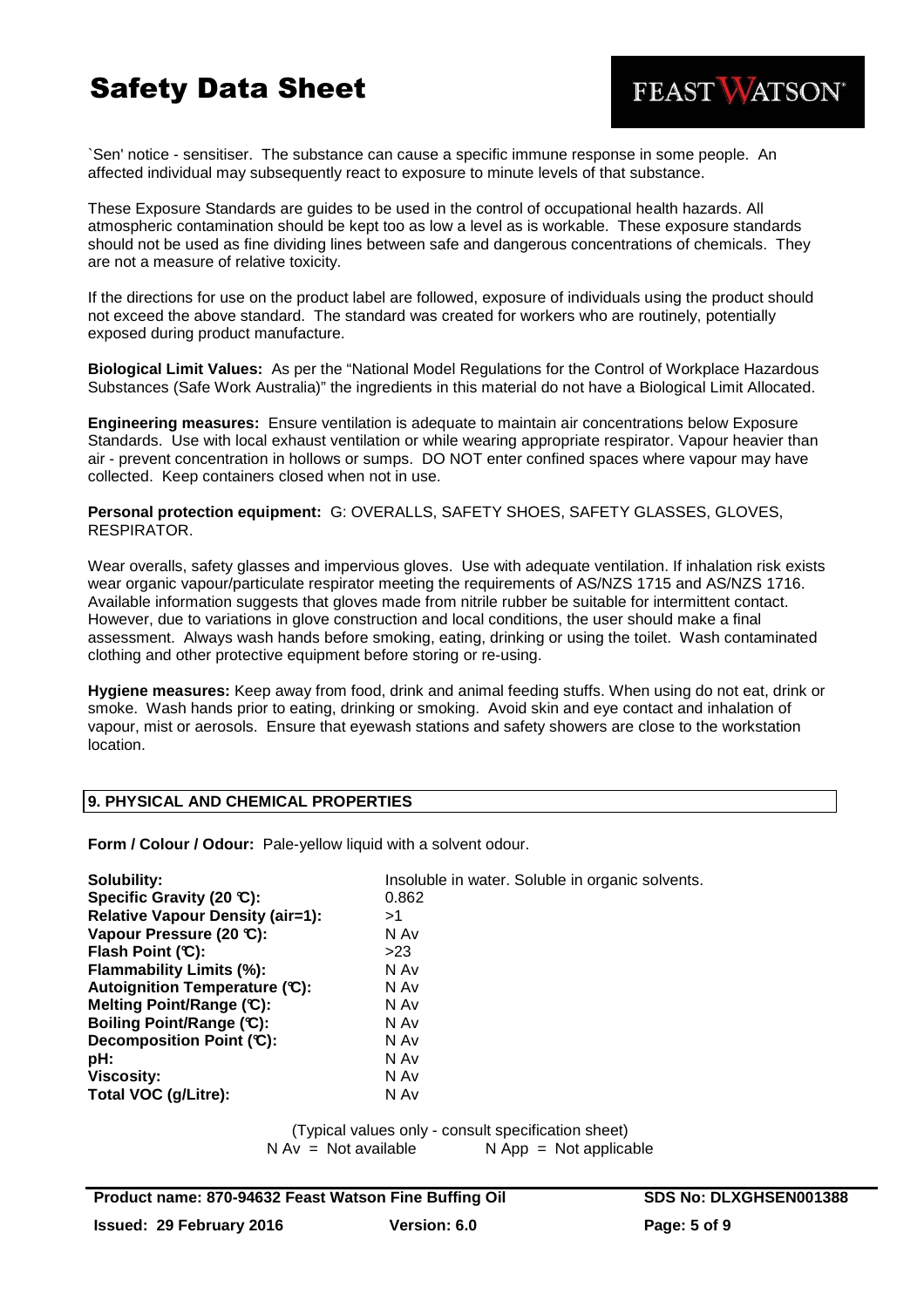

### **10. STABILITY AND REACTIVITY**

**Reactivity:** No reactivity hazards are known for the material.

**Chemical stability:** This material is thermally stable when stored and used as directed.

**Hazardous reactions:** No known hazardous reactions.

**Conditions to avoid:** Elevated temperatures and sources of ignition.

**Incompatible materials:** Incompatible with oxidising agents.

**Hazardous decomposition products:** Oxides of carbon and nitrogen, smoke and other toxic fumes.

### **11. TOXICOLOGICAL INFORMATION**

No adverse health effects expected if the product is handled in accordance with this Safety Data Sheet and the product label. Symptoms or effects that may arise if the product is mishandled and overexposure occurs are:

### **Acute Effects**

**Inhalation:** Material may be an irritant to mucous membranes and respiratory tract. Inhalation of vapour can result in headaches, dizziness and possible nausea. Inhalation of high concentrations can produce central nervous system depression, which can lead to loss of co-ordination, impaired judgement and if exposure is prolonged, unconsciousness.

**Skin contact:** Contact with skin will result in irritation. A skin sensitiser. Repeated or prolonged skin contact may lead to allergic contact dermatitis. A component of this material can be absorbed through the skin. Effects can include those described for 'INGESTION'.

**Ingestion:** Swallowing can result in nausea, vomiting and central nervous system depression. If the victim is uncoordinated there is greater likelihood of vomit entering the lungs and causing subsequent complications. Aspiration pneumonia (inflammation of the lung) may result.

**Eye contact:** May be an eye irritant.

### **Acute toxicity**

**Inhalation:** This material has been classified as a Category 4 Hazard. Acute toxicity estimate (based on ingredients): 10 -20 mg/L

**Skin contact:** This material has been classified as a Category 4 Hazard. Acute toxicity estimate (based on ingredients): 1,000 -2,000 mg/kg

**Ingestion:** This material has been classified as non-hazardous.

**Corrosion/Irritancy:** Eye: this material has been classified as not corrosive or irritating to eyes. Skin: this material has been classified as a Category 2 Hazard (irritant to skin).

**Sensitisation:** Inhalation: this material has been classified as not a respiratory sensitiser. Skin: this material has been classified as a Category 1A Hazard (skin sensitiser).

**Aspiration hazard:** This material has been classified as a Category 1 Hazard.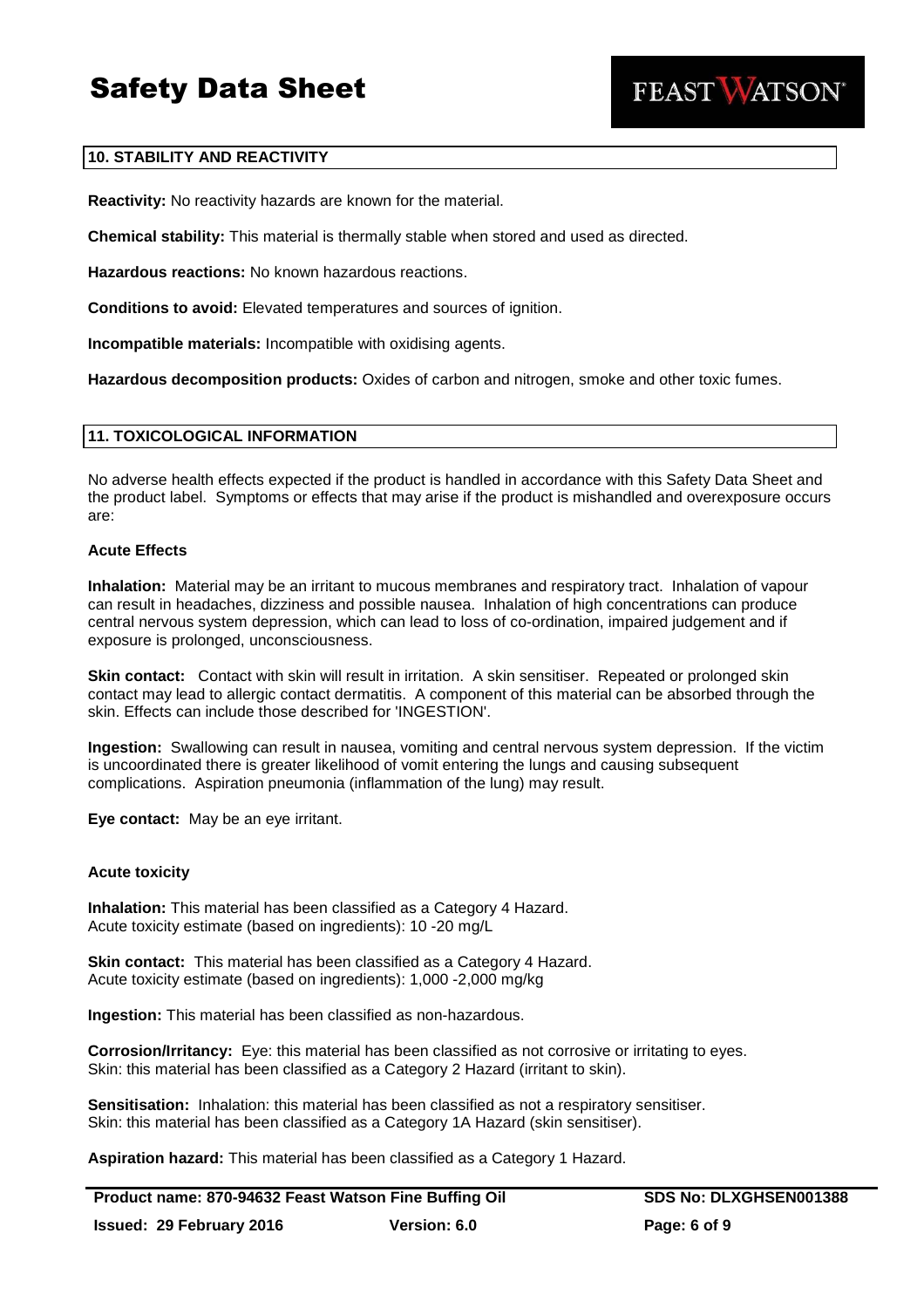**Specific target organ toxicity (single exposure):** This material has been classified as non-hazardous.

**Chronic Toxicity**

**Mutagenicity:** This material has been classified as non-hazardous.

**Carcinogenicity:** This material has been classified as non-hazardous.

**Reproductive toxicity (including via lactation):** This material has been classified as non-hazardous.

**Specific target organ toxicity (repeat exposure):** This material has been classified as non-hazardous.

### **12. ECOLOGICAL INFORMATION**

Avoid contaminating waterways.

**Acute aquatic hazard:** No information is available to complete an assessment.

**Long-term aquatic hazard:** No information is available to complete an assessment.

**Ecotoxicity:** No information available.

**Persistence and degradability:** No information available.

**Bioaccumulative potential:** No information available.

**Mobility:** No information available.

### **13. DISPOSAL CONSIDERATIONS**

Persons conducting disposal, recycling or reclamation activities should ensure that appropriate personal protection equipment is used, see "Section 8. Exposure Controls and Personal Protection" of this SDS.

If possible material and its container should be recycled. If material or container cannot be recycled, dispose in accordance with local, regional, national and international Regulations.

FEAST VATSON®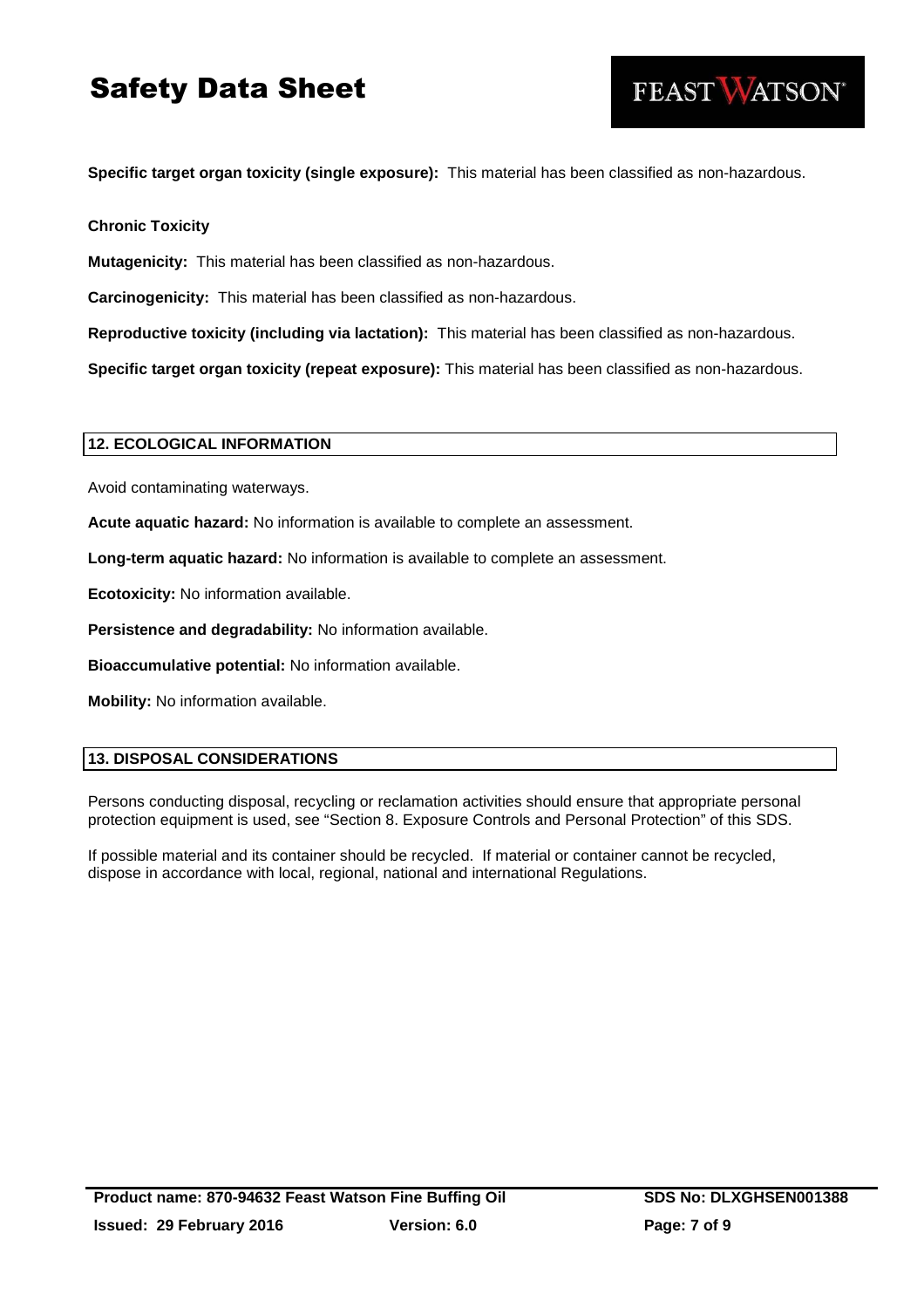

### **14. TRANSPORT INFORMATION**

### **ROAD AND RAIL TRANSPORT**

Classified as Dangerous Goods by the criteria of the "Australian Code for the Transport of Dangerous Goods by Road & Rail" and the "New Zealand NZS5433: Transport of Dangerous Goods on Land".

| UN No:                              | 1263               |
|-------------------------------------|--------------------|
| Dangerous Goods Class:              | 3 Flammable Liquid |
| <b>Packing Group:</b>               | Ш                  |
| <b>Hazchem Code:</b>                | $\bullet$ 3Y       |
| <b>Emergency Response Guide No:</b> | 14                 |

**Proper Shipping Name:** PAINT

**Segregation Dangerous Goods:** Not to be loaded with explosives (Class 1), flammable gases (Class 2.1), if both are in bulk, toxic gases (Class 2.3), spontaneously combustible substances (Class 4.2), oxidising agents (Class 5.1), organic peroxides (Class 5.2) or radioactive substances (Class 7), however exemptions may apply.

### **MARINE TRANSPORT**

Classified as Dangerous Goods by the criteria of the International Maritime Dangerous Goods Code (IMDG Code) for transport by sea.

This material is classified as a Marine Pollutant (P) according to the International Maritime Dangerous Goods Code.

| UN No:                        | 1263               |
|-------------------------------|--------------------|
| <b>Dangerous Goods Class:</b> | 3 Flammable Liquid |
| <b>Packing Group:</b>         | Ш                  |
| <b>Hazchem Code:</b>          | $\bullet$ 3Y       |

**Proper Shipping Name:** PAINT

### **AIR TRANSPORT**

Classified as Dangerous Goods by the criteria of the International Air Transport Association (IATA) Dangerous Goods Regulations for transport by air.

| UN No:                        | 1263               |
|-------------------------------|--------------------|
| <b>Dangerous Goods Class:</b> | 3 Flammable Liquid |
| <b>Packing Group:</b>         | Ш                  |
| <b>Hazchem Code:</b>          | $\bullet$ 3Y       |

**Proper Shipping Name:** PAINT